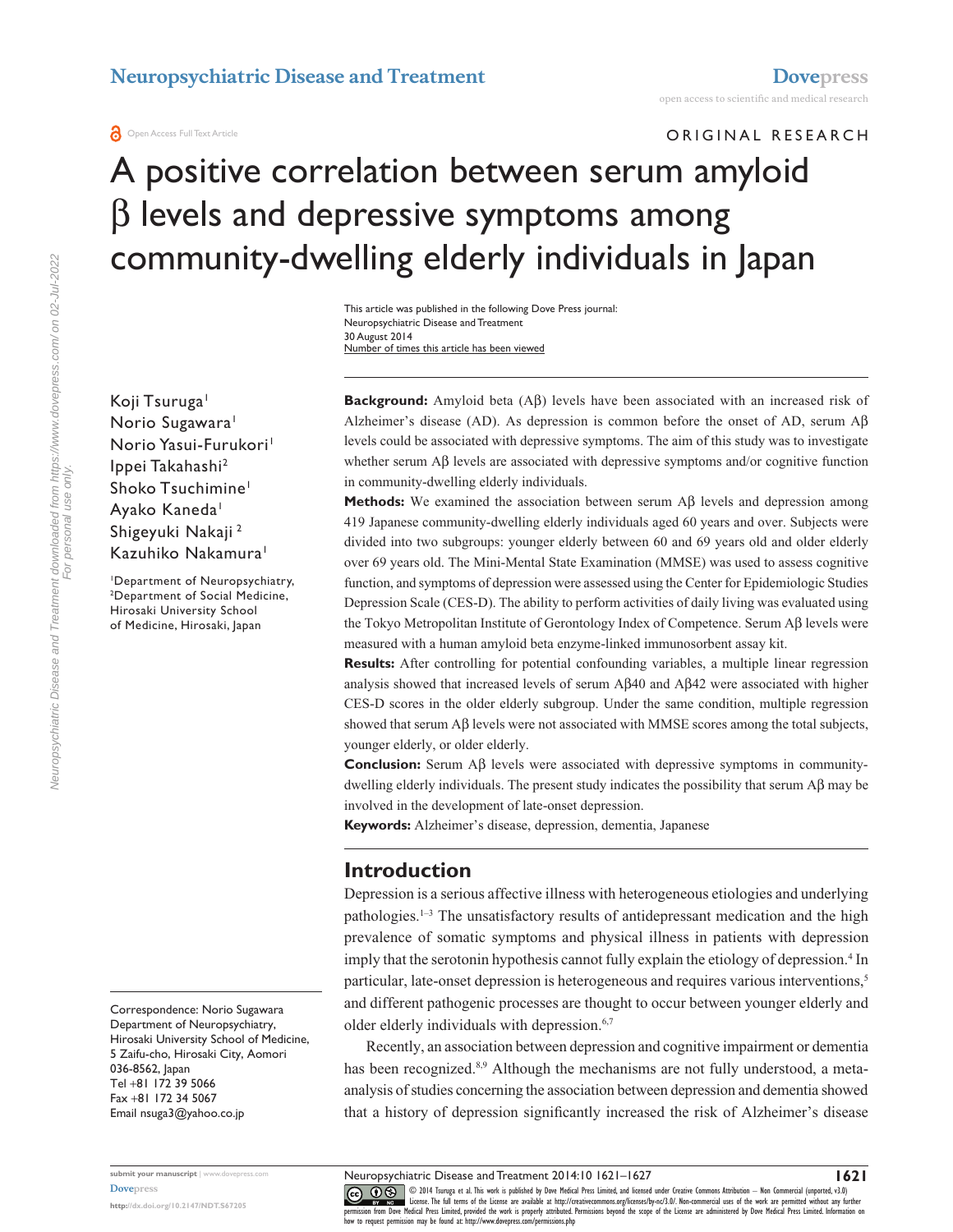(AD) by twofold.10 AD is characterized by the presence of extracellular neuritic plaques and intracellular neurofibrillary tangles in the brain. Two major components of neuritic plaques, amyloid β1-40 (Aβ40) and amyloid β1-42 (Aβ42), have been associated with an increased risk of AD.<sup>11-13</sup> Several studies have indicated that changes in Aβ40 and Aβ42 or the ratio of Aβ42 to Aβ40 levels in the blood may be associated with depression, but these results have been inconclusive.14–17

The objective of this study was to investigate whether serum Aβ levels are associated with depressive symptoms and/or cognitive function in Japanese community-dwelling elderly individuals. We hypothesized that depression among older elderly individuals would be more significantly associated with Aβ than that among younger elderly individuals.

# **Materials and methods Participants**

The subjects included 419 volunteers 60 years of age and over (150 males and 269 females) who participated in the Iwaki Health Promotion Project in 2012. The data collection for this study was approved by the ethics committee at the Hirosaki University School of Medicine, and all subjects provided written informed consent before participating in the project. Demographic information (age, sex, and level of education) was obtained from self-administered questionnaires and interviews.

# Procedure

Blood samples were drawn and centrifuged immediately, and serum samples were stored at -80°C until use. A sandwich Aβ enzyme-linked immunosorbent assay kit (Wako, Osaka, Japan) was employed. The Aβ40 kit uses the BAN50 monoclonal antibody, which specifically detects the N-terminal portion of human  $\overrightarrow{AB}$  (residues 1–16), and the BA27 monoclonal antibody, which detects the C-terminal portion of Aβ40. The Aβ42 kit uses BAN50 and the BC05 monoclonal antibody, which detects the C-terminal portion of Aβ42. The sensitivity has been reported as 0.019 pmol/L (dynamic range, 1.0–100 pmol/L) for Aβ40 and 0.06 pmol/L (dynamic range,  $0.1-20$  pmol/L) for Aβ42.<sup>18</sup>

 The Mini-Mental State Examination (MMSE) was administered to all participants to measure their global cognitive status. This test assesses orientation to place and time, short-term memory, episodic long-term memory, subtraction ability, ability to construct a sentence, and oral language ability. The maximum score is 30, and scores less than 25 indicate poor cognitive function.<sup>19</sup>

The Japanese version of the Center for Epidemiologic Studies Depression Scale (CES-D) was administered to all of the participants to measure their depression symptoms.<sup>20,21</sup> The CES-D is a 20-item self-report measure that focuses on depression symptoms during the week prior to administering the questionnaire. The maximum score on this scale is 60, and depression is considered present for subjects with CES-D scores of 16 or more.

The ability to perform activities of daily living was evaluated using the Tokyo Metropolitan Institute of Gerontology Index of Competence (TMIG-IC), a multidimensional 13-item scale.<sup>22</sup> The TMIG-IC was developed to measure the functional capacity of an independently living elderly subject and is composed of three competencies: instrumental self-maintenance, intellectual activity, and social role. The TMIG-IC has been used in previous studies to examine the functional capacity of community-dwelling Japanese elderly.23,24

# Statistical analysis

Data are presented as the mean ± standard deviation (SD). *P*-values of less than 0.05 were considered to be statistically significant. Because prevalence of dementia has increased from the  $1970s<sub>1</sub><sup>25</sup>$  we divided the subjects into age subgroups of younger elderly between 60 and 69 years old and older elderly over 69 years old. Student's unpaired *t*-test was used to analyze continuous variables, and a chi-square test was performed to analyze categorical variables between age subgroups. Pearson product moment correlation was used to explore the relationships among depression, cognitive function, and the serum  $\text{AB}(A\text{B}40, \text{AB}42, \text{and } \text{AB}40/$ Aβ42) levels among the total subjects, younger elderly, and older elderly. Multiple linear regression was employed for the MMSE and CES-D scores to analyze the associations among Aβ40, Aβ42, and Aβ40/Aβ42 levels. Regression analyses were adjusted for confounding factors (age, sex, level of education, and TMIG-IC score).

The data were analyzed using the PASW Statistics software for Windows, Version 18.0.0 (SPSS Inc., Chicago, IL, USA), and Amos software for Windows, Version 17.0 (SPSS Inc.).

# **Results**

The demographic characteristics of the subjects are listed in Table 1. Compared with the younger elderly subgroup, the older elderly subgroup showed a significantly higher age, CES-D score, prevalence of hypertension, and level of Aβ40 and Aβ40/Aβ42, but the older elderly subgroup had a lower education level and MMSE score.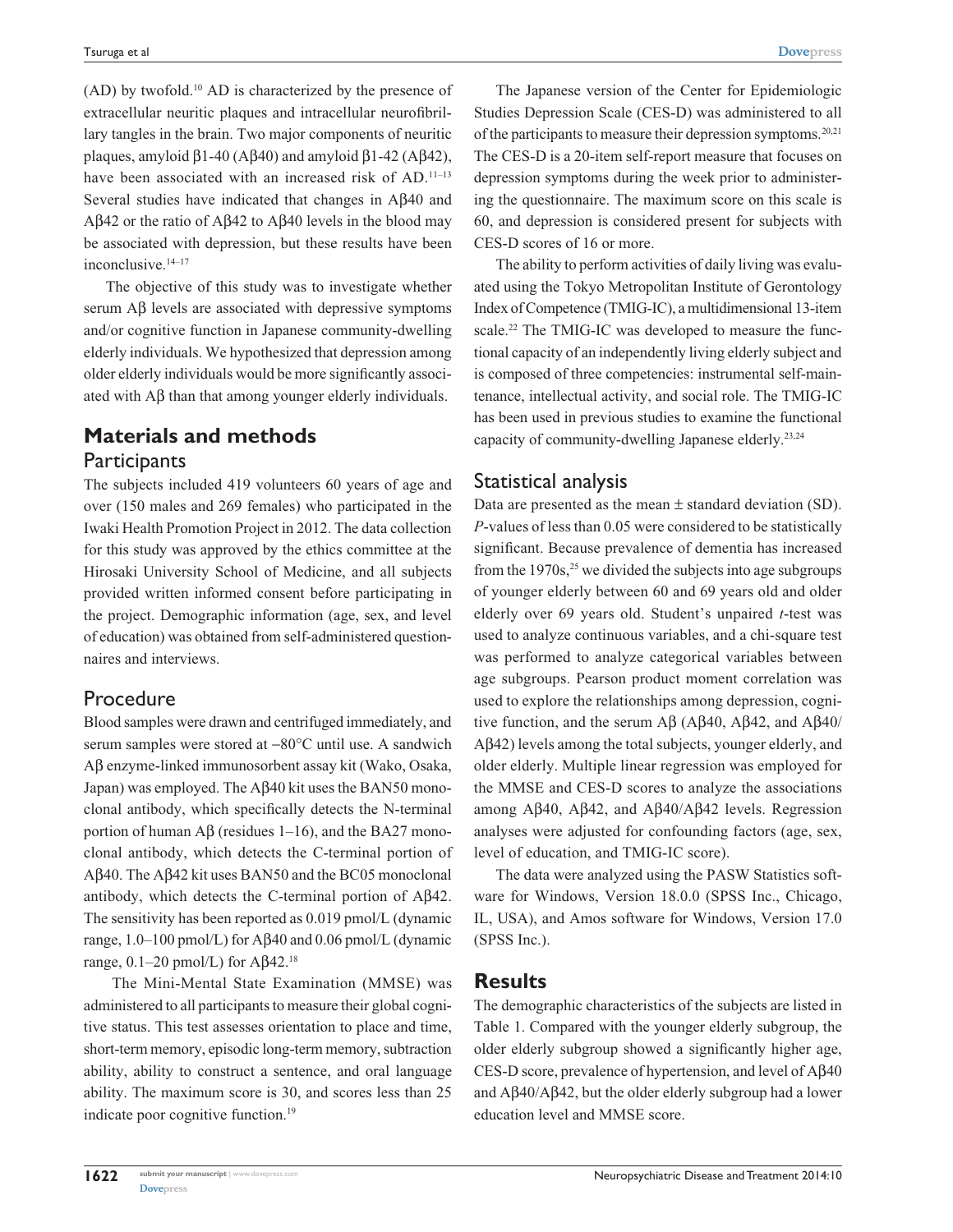|                                                   | <b>Total subjects</b> | 60-69 years old | 70 years and older |
|---------------------------------------------------|-----------------------|-----------------|--------------------|
| N                                                 | 419                   | 246             | 173                |
| Age in years (mean $\pm$ SD) <sup>*</sup>         | $68.5 \pm 6.4$        | $64.0 \pm 2.7$  | 75.0±4.3           |
| Sex $(\%)$                                        |                       |                 |                    |
| Male                                              | 150(35.8)             | 92 (37.4)       | 58 (33.5)          |
| Female                                            | 269(64.2)             | 154(62.6)       | 115(66.5)          |
| Education (years) (mean $\pm$ SD)*                | $10.8 + 2.0$          | $11.2 \pm 1.7$  | $10.1 \pm 2.0$     |
| Pack-years of smoking (mean $\pm$ SD)             | $6.6 \pm 16.1$        | $7.3 \pm 16.1$  | $5.7 \pm 16.0$     |
| TMIG-IC score (mean $\pm$ SD)                     | $12.1 \pm 1.2$        | $12.1 \pm 1.2$  | $12.1 \pm 1.2$     |
| CES-D score (mean $\pm$ SD)*                      | $10.3 \pm 6.1$        | $9.7 \pm 6.1$   | $11.2 \pm 6.0$     |
| MMSE score (mean $\pm$ SD) <sup>*</sup>           | $28.2 \pm 2.5$        | $28.7 \pm 2.1$  | $27.6 \pm 2.9$     |
| Positive history of                               |                       |                 |                    |
| Diabetes mellitus (%)                             | 44 (10.5)             | 21(8.5)         | 23(13.3)           |
| Hypertension (%)*                                 | 196(46.8)             | 92 (37.4)       | 104(60.1)          |
| Dyslipidemia (%)                                  | 87 (20.8)             | 56 (22.8)       | 31(17.9)           |
| $A\beta$ 40 (pmol/L) (mean $\pm$ SD) <sup>*</sup> | $22.0 + 9.6$          | $20.3 \pm 8.9$  | $24.5 \pm 10.2$    |
| $A\beta$ 42 (pmol/L) (mean $\pm$ SD)              | $2.0 \pm 2.6$         | $2.0 + 3.3$     | $2.1 \pm 0.9$      |
| AB40/AB42 (mean $\pm$ SD) <sup>*</sup>            | $11.9 \pm 3.7$        | $11.6 \pm 3.6$  | $12.4 \pm 3.7$     |

#### **Table 1** Demographic characteristics of the subjects

Note: \*Indicates a significant difference among the subgroups.

**Abbreviations:** TMIG-IC, Tokyo Metropolitan Institute of Gerontology Index of Competence; CES-D, Center for Epidemiologic Studies Depression Scale; MMSE, Mini-Mental State Examination; SD, standard deviation; Aβ, amyloid beta.

In the Pearson product moment correlation analysis, serum Aβ levels were not correlated with MMSE scores among the total subjects, younger elderly, or older elderly. After controlling for age, sex, level of education, and TMIG-IC score, the multiple regression showed that serum Aβ levels were not associated with MMSE scores among the total subjects, younger elderly, or older elderly (Table 2).

In the Pearson product moment correlation analysis, both serum Aβ40 and Aβ42 levels were positively correlated with CES-D scores in the older elderly subgroup. After controlling for age, sex, level of education, and TMIG-IC score, the multiple linear regression showed that both serum Aβ40 and Aβ42 levels were positively associated with CES-D scores only in the older elderly subgroup (Table 3).

# **Discussion**

This cross-sectional study investigated the relationships among depressive symptoms, cognitive function, and serum Aβ levels among community-dwelling elderly individuals in Japan. We found that serum Aβ40 and Aβ42 levels were positively associated with depressive symptoms in the older elderly subgroup but not in the younger elderly subgroup.

Previous studies with a cross-sectional design exploring the relationships between depressive symptoms and plasma Aβ levels have shown inconsistent results. The first study in the US showed that 47 patients with late-life major depression had higher plasma Aβ42 levels than 30 younger controls.<sup>14</sup> In another study in Korea among 123 community-dwelling elderly subjects, Moon and colleagues used the Short Geriatric Depression Scale-Korean version (SGDS-K) and found a positive association between plasma Aβ42 levels and depressive symptoms.26 In a population-based cohort of 980 elderly individuals from Rotterdam, Direk and colleagues showed that subjects with higher plasma Aβ40 levels had more depressive symptoms on the Center for Epidemiologic Studies Depression Scale (CES-D).<sup>17</sup> The authors found that this cross-sectional association could be explained by subjects with depressive symptoms who developed dementia within the 11-year follow-up period. In contrast, several cross-sectional studies performed in the Nutrition, Aging, and Memory in the Elderly (NAME) study found the opposite association: depressed subjects had lower plasma levels of Aβ42 than the controls.<sup>15,27–29</sup>

Three longitudinal studies have analyzed the association between plasma Aβ levels and depression. A report from the Vienna Transdanube Aging (VITA) study showed that higher plasma Aβ42 levels at baseline predicted the conversion to depression among 331 subjects who fulfilled the criteria of having no previous history of depression and no dementia or depression at baseline.16 Among 988 community-dwelling elderly subjects in the US Health Aging and Body Composition (ABC) study, lower Aβ42/Aβ40 levels at baseline were associated with an increased risk of developing depression over a 9-year follow-up period, but only in ApoE4 carriers.<sup>30</sup> In another study in the Netherlands that assessed 980 community-dwelling elderly subjects with the CES-D, Direk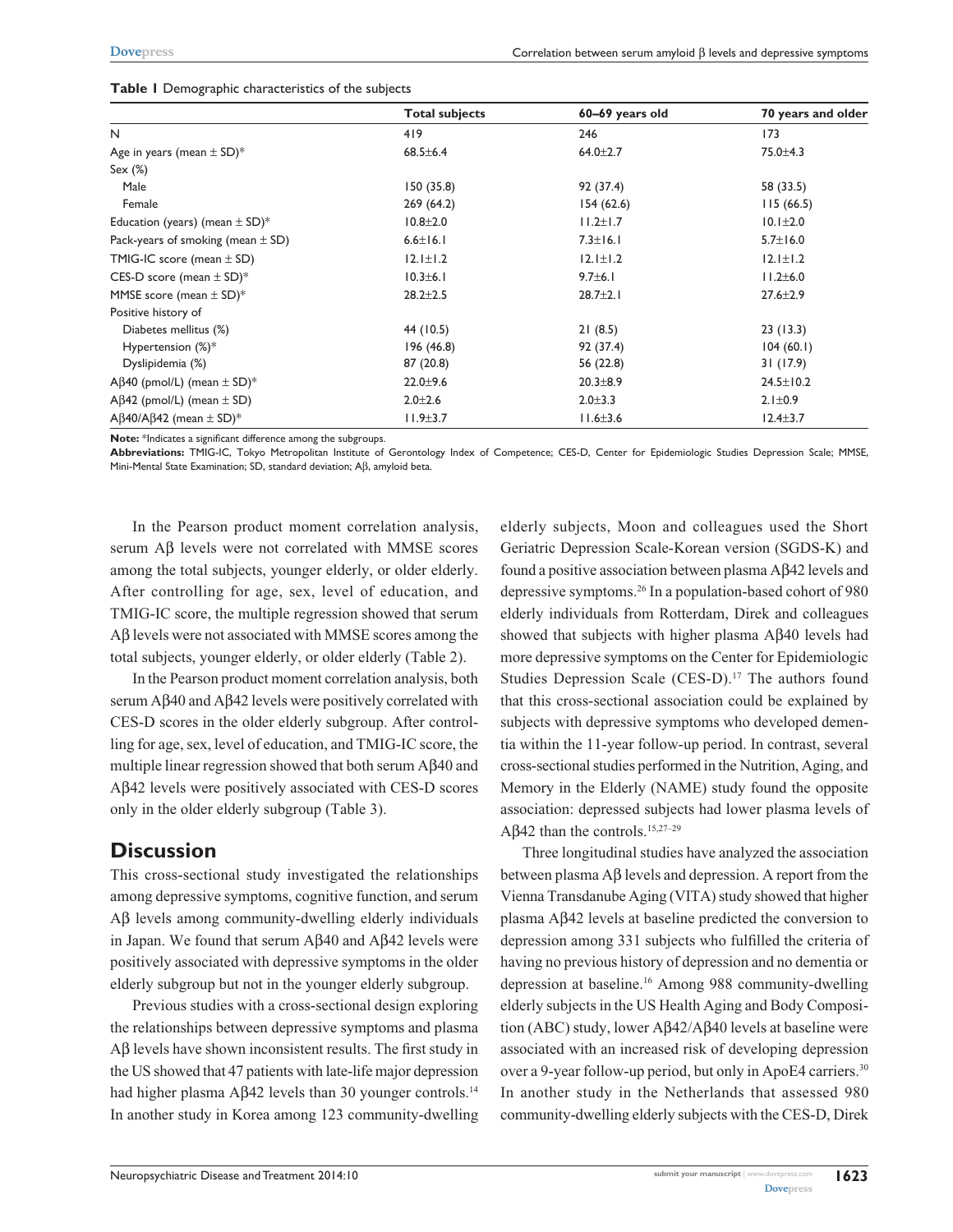| Table 2 Relationship between serum Aß level and cognitive function (MMSE score)                                                                                     |                |       |          |                                 |               |                   |       |          |          |           |                   |                    |          |              |         |
|---------------------------------------------------------------------------------------------------------------------------------------------------------------------|----------------|-------|----------|---------------------------------|---------------|-------------------|-------|----------|----------|-----------|-------------------|--------------------|----------|--------------|---------|
|                                                                                                                                                                     | Total subjects |       |          |                                 |               | $60-69$ years old |       |          |          |           |                   | 70 years and older |          |              |         |
|                                                                                                                                                                     | m              | 5€    | ≏        | t-value                         | P-value       | $\mathbf{a}$      | 56    | 6        | t-value  | P-value   | $\mathbf{\Omega}$ | 5E                 | 6        | t-value      | P-value |
| <b>A</b> <sup>840</sup>                                                                                                                                             |                |       |          |                                 |               |                   |       |          |          |           |                   |                    |          |              |         |
| Age                                                                                                                                                                 | $-0.064$       | 0.020 | $-0.163$ | $\frac{8}{66}$<br>$-3.2$        | 0.01          | $-0.038$          | 0.046 | $-0.050$ | $-0.830$ | 1,407     | $-0.069$          | 0.054              | $-0.100$ | $-1.298$     | 0.196   |
| Sex                                                                                                                                                                 | 0.770          | 0.272 | 0.146    | 2.833<br>5.962                  | $<$ 0.01 $\,$ | 0.722             | 0.305 | 0.169    | 2.368    | 0.05      | 0.892             | 0.507              | 0.143    | 1.761        | 0.080   |
| Education                                                                                                                                                           | 0.377          | 0.063 | 0.292    |                                 | 0.001         | 0.347             | 0.073 | 0.293    | 4.744    | 0.001     | 0.416             | 0.113              | 0.285    | 3.661        | < 0.00  |
| Pack-years of smoking                                                                                                                                               | $-0.009$       | 0.008 | $-0.056$ | $-1.143$                        | 0.254         | $-0.017$          | 0.009 | $-0.130$ | $-1.920$ | 0.056     | 0.002             | 0.014              | 0.011    | 0.148        | 0.883   |
| TMIG-IC score                                                                                                                                                       | 0.455          | 0.095 | 0.214    | 4.805                           | < 0.001       | 0.269             | 0.106 | 0.155    | 2.533    | < 0.05    | 0.699             | 0.175              | 0.281    | 3.986        | < 0.00  |
| Positive history of                                                                                                                                                 |                |       |          |                                 |               |                   |       |          |          |           |                   |                    |          |              |         |
| Diabetes mellitus                                                                                                                                                   | $-0.020$       | 0.374 | $-0.002$ | $\frac{53}{6}$<br>$\frac{0}{1}$ | 0.958         | $-0.413$          | 0.467 | $-0.056$ | $-0.883$ | 0.378     | 0.321             | 0.612              | 0.037    | 0.524        | 0.601   |
| Hypertension                                                                                                                                                        | 0.189          | 0.231 | 0.037    | 0.81                            | 0.415         | 0.227             | 0.259 | 0.053    | 0.879    | 0.380     | 0.146             | 0.429              | 0.024    | 0.340        | 0.734   |
| Dyslipidemia                                                                                                                                                        | 0.371          | 0.283 | 0.060    | $\overline{1311}$               | 0.191         | 0.120             | 0.313 | 0.024    | 0.382    | 0.703     | 0.746             | 0.538              | 0.097    | 1.388        | 0.167   |
| A <sub>B40</sub>                                                                                                                                                    | $-0.004$       | 0.012 | $-0.015$ | $-0.320$                        | 0.749         | $-0.010$          | 0.014 | $-0.041$ | $-0.671$ | 0.503     | 0.006             | 0.021              | 0.020    | 0.277        | 0.782   |
| <b>A</b> <sup>642</sup>                                                                                                                                             |                |       |          |                                 |               |                   |       |          |          |           |                   |                    |          |              |         |
| Age                                                                                                                                                                 | $-0.066$       | 0.019 | $-0.166$ | $-3.411$                        | $<0.01$       | $-0.044$          | 0.046 | $-0.058$ | $-0.962$ | 0.337     | $-0.068$          | 0.054              | $-0.097$ | $-1.269$     | 0.206   |
| Sex                                                                                                                                                                 | 0.768          | 0.271 | 0.146    | 2.837                           | $<0.01$       | 0.713             | 0.304 | 0.167    | 2.349    | < 0.05    | 0.903             | 0.509              | 0.145    | 1.776        | 0.078   |
| Education                                                                                                                                                           | 0.378          | 0.063 | 0.292    | 5.986                           | < 0.001       | 0.347             | 0.073 | 0.292    | 4.748    | < 0.001   | 0.413             | 0.113              | 0.284    | 3.648        | < 0.001 |
| Pack-years of smoking                                                                                                                                               | $-0.009$       | 0.008 | $-0.056$ | $-1.140$                        | 0.255         | $-0.016$          | 0.009 | $-0.128$ | $-1.897$ | 0.059     | 0.002             | 0.014              | 0.012    | 0.149        | 0.882   |
| TMIG-IC score                                                                                                                                                       | 0.453          | 0.094 | 0.213    | 4.798                           | < 0.001       | 0.261             | 0.106 | 0.150    | 2.470    | < 0.05    | 0.699             | 0.176              | 0.281    | 3.983        | < 0.001 |
| Positive history of                                                                                                                                                 |                |       |          |                                 |               |                   |       |          |          |           |                   |                    |          |              |         |
| Diabetes mellitus                                                                                                                                                   | $-0.036$       | 0.369 | $-0.004$ | $-0.098$                        | 0.922         | $-0.448$          | 0.464 | $-0.061$ | $-0.966$ | 0.335     | 0.355             | 0.606              | 0.041    | 0.585        | 0.559   |
| Hypertension                                                                                                                                                        | 0.179          | 0.230 | 0.035    | 0.779                           | 0.437         | 0.219             | 0.258 | 0.051    | 0.846    | 0.398     | 0.171             | 0.424              | 0.028    | 0.403        | 0.687   |
| Dyslipidemia                                                                                                                                                        | 0.372          | 0.282 | 0.060    | 1.318                           | 0.188         | 0.127             | 0.312 | 0.026    | 0.406    | 0.685     | 0.737             | 0.537              | 0.096    | 1.372        | 0.172   |
| A <sub>B42</sub>                                                                                                                                                    | $-0.007$       | 0.043 | $-0.008$ | $-0.175$                        | 0.861         | $-0.005$          | 0.038 | $-0.008$ | $-0.138$ | 0.891     | $-0.002$          | 0.219              | $-0.001$ | $-0.010$     | 0.992   |
| <b>AB40/AB42</b>                                                                                                                                                    |                |       |          |                                 |               |                   |       |          |          |           |                   |                    |          |              |         |
| Age                                                                                                                                                                 | $-0.066$       | 0.019 | $-0.167$ | $-3.416$                        | $<$ 0.01 $\,$ | $-0.045$          | 0.046 | $-0.059$ | $-0.983$ | 0.327     | $-0.068$          | 0.053              | $-0.097$ | $-1.276$     | 0.204   |
| Sex                                                                                                                                                                 | 0.763          | 0.271 | 0.145    | 2.817                           | $<0.01$       | 0.707             | 0.304 | 0.165    | 2.327    | $<\!0.05$ | 0.902             | 0.505              | 0.145    | <b>1.785</b> | 0.076   |
| Education                                                                                                                                                           | 0.376          | 0.063 | 0.291    | 5.950                           | < 0.001       | 0.341             | 0.073 | 0.287    | 4.642    | < 0.001   | 0.413             | 0.113              | 0.284    | 3.643        | < 0.001 |
| Pack-years of smoking                                                                                                                                               | $-0.009$       | 0.008 | $-0.055$ | $\stackrel{4}{\equiv}$<br>두     | 0.266         | $-0.016$          | 0.009 | $-0.121$ | $-1.778$ | 0.077     | 0.002             | 0.014              | 0.012    | 0.153        | 0.878   |
| TMIG-IC score                                                                                                                                                       | 0.452          | 0.094 | 0.213    | 4.787                           | < 0.001       | 0.260             | 0.106 | 0.150    | 2.465    | < 0.05    | 0.701             | 0.176              | 0.282    | 3.988        | < 0.00  |
| Positive history of                                                                                                                                                 |                |       |          |                                 |               |                   |       |          |          |           |                   |                    |          |              |         |
| Diabetes mellitus                                                                                                                                                   | $-0.050$       | 0.371 | $-0.006$ | 35<br>$\overline{q}$            | 0.892         | $-0.502$          | 0.469 | $-0.068$ | $-1.068$ | 0.286     | 0.356             | 0.601              | 0.041    | 0.592        | 0.554   |
| Hypertension                                                                                                                                                        | 0.179          | 0.230 | 0.035    | $\infty$<br>0.77                | 0.438         | 0.218             | 0.258 | 0.051    | 0.843    | 0.400     | 0.173             | 0.421              | 0.029    | 0.412        | 0.681   |
| Dyslipidemia                                                                                                                                                        | 0.376          | 0.282 | 0.060    | 1.332                           | 0.184         | 0.128             | 0.312 | 0.026    | 0.411    | 0.682     | 0.733             | 0.537              | 0.096    | 1.364        | 0.174   |
| AB40/AB42                                                                                                                                                           | 0.010          | 0.030 | 0.015    | 0.334                           | 0.739         | 0.026             | 0.035 | 0.045    | 0.737    | 0.462     | $-0.008$          | 0.054              | $-0.010$ | $-0.148$     | 0.883   |
| Abbreviations: Aß, amyloid beta; MMSE, Mini-Mental State Examination; SE, standard error; TMIG-IC, Tokyo Metropolitan Institute of Gerontology Index of Competence. |                |       |          |                                 |               |                   |       |          |          |           |                   |                    |          |              |         |

submit your manuscript *| <www.dovepress.com>* **submit your manuscript / www.dovepress.com Submit your manuscript / www.dovepress.com**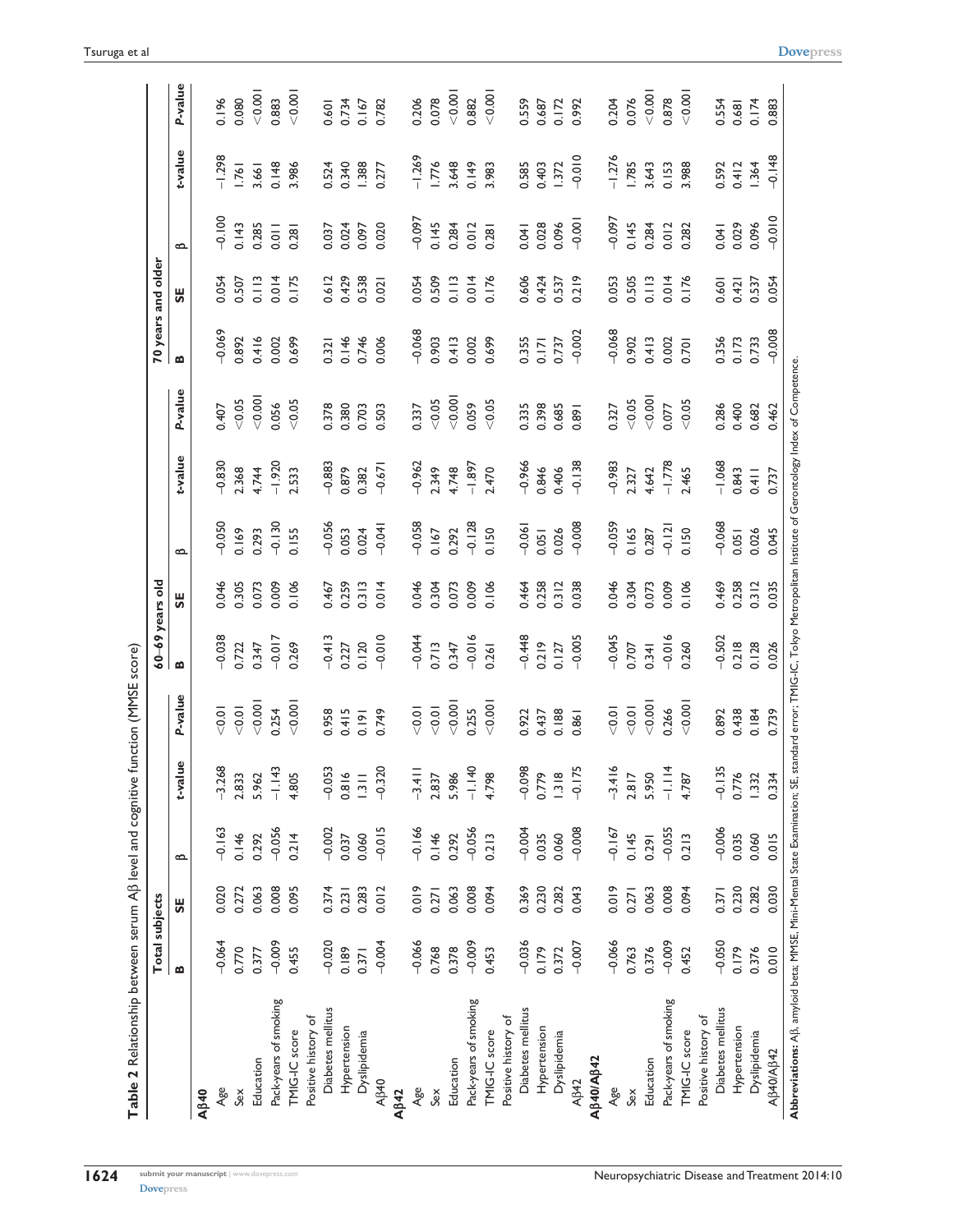| Table 3 Relationship between serum Aß level and depressive symptoms (CES-D score)                                                                                                       | <b>Total subjects</b> |       |          |                      |         | $60-69$ years old     |       |                     |               |         |                       | 70 years and older |          |          |             |
|-----------------------------------------------------------------------------------------------------------------------------------------------------------------------------------------|-----------------------|-------|----------|----------------------|---------|-----------------------|-------|---------------------|---------------|---------|-----------------------|--------------------|----------|----------|-------------|
|                                                                                                                                                                                         | $\boldsymbol{\omega}$ | SΕ    | $\circ$  | t-value              | P-value | $\boldsymbol{\omega}$ | 56    | ൶                   | t-value       | P-value | $\boldsymbol{\omega}$ | 56                 | ൶        | t-value  | P-value     |
| <b>A</b> <sup>840</sup>                                                                                                                                                                 |                       |       |          |                      |         |                       |       |                     |               |         |                       |                    |          |          |             |
| Age                                                                                                                                                                                     | 0.084                 | 0.052 | 0.090    | 1.614                | 0.107   | 0.028                 | 0.142 |                     | 0.194         | 0.846   | 0.82                  | 0.120              | 0.58     | 0.678    | 0.499       |
| Sex                                                                                                                                                                                     | $-0.313$              | 0.717 | $-0.025$ |                      | 0.663   | $-0.469$              | 0.940 | $0.013$<br>$-0.039$ | $-0.499$      | 0.618   | 0.001                 | 1.138              | 0.000    | 0.001    | 0.999       |
| Education                                                                                                                                                                               | $-0.298$              | 0.167 | $-0.098$ | $-0.436$<br>$-1.788$ | 0.075   | $-0.369$              | 0.226 | $-0.110$            | $-1.636$      | 0.103   | $-0.141$              | 0.255              | $-0.048$ | $-0.552$ | 0.582       |
| Pack-years of smoking                                                                                                                                                                   | 0.024                 | 0.020 | 0.065    | 1.179                | 0.239   | $-0.005$              | 0.027 | $-0.013$            | $-0.172$      | 0.864   | 0.066                 | 0.032              | 0.177    | 2.060    | < 0.05      |
| TMIG-IC score                                                                                                                                                                           | $-0.528$              | 0.250 | $-0.105$ | $-2.114$             | < 0.05  | $-0.408$              | 0.328 | $-0.083$            | $-1.245$      | 0.214   | $-0.604$              | 0.394              | $-0.120$ | $-1.533$ | 0.127       |
| Positive history of                                                                                                                                                                     |                       |       |          |                      |         |                       |       |                     |               |         |                       |                    |          |          |             |
| Diabetes mellitus                                                                                                                                                                       | $-0.608$              | 0.987 | $-0.031$ | $-0.616$             | 0.538   | $-0.302$              | 144   |                     | $-0.210$      | 0.834   | $-1.057$              | 1.375              | $-0.060$ | $-0.769$ | 0.443       |
| Hypertension                                                                                                                                                                            | 0.019                 | 0.610 | 0.085    | 1.670                | 0.096   | 0.844                 | 0.797 | $-0.014$<br>0.070   | 1.058         | 0.291   | 1.001                 | 0.964              | 0.082    | 1.038    | 0.301       |
| Dyslipidemia                                                                                                                                                                            | $-0.065$              | 0.746 | $-0.004$ | $-0.088$             | 0.930   | $-0.223$              | 0.965 | $-0.016$            | $-0.231$      | 0.818   | 0.156                 | 1.208              | 0.010    | 0.129    | 0.897       |
| A <sub>B40</sub>                                                                                                                                                                        | 0.018                 | 0.032 | 0.029    | 0.574                | 0.566   | $-0.049$              | 0.044 | $-0.075$            | $-1.127$      | 0.261   | 0.094                 | 0.047              | 0.160    | 2.004    | < 0.05      |
| <b>A</b> $\beta$ 42                                                                                                                                                                     |                       |       |          |                      |         |                       |       |                     |               |         |                       |                    |          |          |             |
| Age                                                                                                                                                                                     | 0.081                 | 0.052 | 0.086    | 1.569                | 0.117   | $-0.034$              | 0.145 | $-0.015$            | $-0.234$      | 0.815   | 0.082                 | 0.120              | 0.058    | 0.685    | 0.494       |
| Sex                                                                                                                                                                                     | $-0.115$              | 0.730 | $-0.009$ |                      | 0.875   | $-0.275$              | 0.968 | $-0.022$            | $-0.284$      | 0.777   | $-0.101$              | 141                | $-0.008$ | $-0.088$ | 0.930       |
| Education                                                                                                                                                                               | $-0.283$              | 0.170 | $-0.091$ | $-0.158$<br>$-1.666$ | 0.097   | $-0.338$              | 0.233 | $-0.098$            | $-1.452$      | 0.148   | $-0.158$              | 0.254              | $-0.054$ | $-0.623$ | 0.534       |
| Pack-years of smoking                                                                                                                                                                   | 0.024                 | 0.021 | 0.063    | 1.140                | 0.255   | $-0.003$              | 0.028 | $-0.009$            | $-0.116$      | 0.908   | 0.067                 | 0.032              | 0.179    | 2.085    | < 0.05      |
| TMIG-IC score                                                                                                                                                                           | $-0.527$              | 0.254 | $-0.103$ | 4<br>$-2.07$         | < 0.05  | $-0.450$              | 0.337 | $-0.089$            | $-1.338$      | 0.182   | $-0.579$              | 0.394              | $-0.115$ | $-1.469$ | 0.144       |
| Positive history of                                                                                                                                                                     |                       |       |          |                      |         |                       |       |                     |               |         |                       |                    |          |          |             |
| Diabetes mellitus                                                                                                                                                                       | $-0.470$              | 0.995 | $-0.024$ | $-0.472$             | 0.637   | $-0.440$              | 1.478 | $-0.020$            | $-0.297$      | 0.766   | $-0.875$              | 1.359              | $-0.050$ | $-0.644$ | 0.520       |
| Hypertension                                                                                                                                                                            | 0.982                 | 0.619 | 0.081    | 1.587                | 0.113   | 0.653                 | 0.824 | 0.052               | 0.793         | 0.429   | 1.141                 | 0.951              | 0.094    | 1.200    | 0.232       |
| Dyslipidemia                                                                                                                                                                            | $-0.239$              | 0.760 | $-0.016$ | $-0.314$             | 0.754   | $-0.391$              | 0.995 | $-0.027$            | $-0.392$      | 0.695   | 0.015                 | 1.204              | 0.001    | 0.013    | 0.990       |
| A <sub>B42</sub>                                                                                                                                                                        | $-0.117$              | 0.115 | $-0.050$ | $-1.024$             | 0.307   | $-0.183$              | 0.120 | $-0.098$            | $-1.523$      | 0.129   | 1.021                 | 0.492              | 0.161    | 2.076    | < 0.05      |
| <b>AB40/AB42</b>                                                                                                                                                                        |                       |       |          |                      |         |                       |       |                     |               |         |                       |                    |          |          |             |
| Age                                                                                                                                                                                     | 0.089                 | 0.051 | 0.095    | 1.732                | 0.084   | 0.002                 | 0.141 | 0.001               | $\frac{1}{2}$ | 1660    | 0.106                 | 0.121              | 0.075    | 0.874    | 0.383       |
| Sex                                                                                                                                                                                     | $-0.276$              | 0.714 | $-0.022$ | $-0.386$<br>$-1.809$ | 0.700   | $-0.549$              | 0.940 | $-0.045$            | $-0.584$      | 0.560   | 0.172                 | 1.149              | 0.014    | 0.150    | 0.881       |
| Education                                                                                                                                                                               | $-0.302$              | 0.167 | $-0.099$ |                      | 0.071   | $-0.382$              | 0.227 | $-0.114$            | $-1.681$      | 0.094   | $-0.175$              | 0.258              | $-0.059$ | $-0.678$ | 0.499       |
| Pack-years of smoking                                                                                                                                                                   | 0.024                 | 0.020 | 0.065    | 1.182                | 0.238   | $-0.002$              | 0.027 | $-0.007$            | $-0.088$      | 0.930   | 0.066                 | 0.032              | 0.178    | 2.048    | $<\!\!0.05$ |
| TMIG-IC score                                                                                                                                                                           | $-0.519$              | 0.249 | $-0.104$ | $-2.083$             | < 0.05  | $-0.454$              | 0.326 | $-0.093$            | $-1.392$      | 0.165   | $-0.601$              | 0.399              | $-0.119$ | $-1.505$ | 0.134       |
| Positive history of                                                                                                                                                                     |                       |       |          |                      |         |                       |       |                     |               |         |                       |                    |          |          |             |
| Diabetes mellitus                                                                                                                                                                       | $-0.540$              | 0.980 | $-0.028$ | $-0.551$             | 0.582   | $-0.555$              | 1.452 | $-0.027$            | $-0.382$      | 0.703   | $-0.518$              | 1.366              | $-0.030$ | $-0.379$ | 0.705       |
| Hypertension                                                                                                                                                                            | 1.050                 | 0.607 | 0.088    | 1.730                | 0.084   | 0.816                 | 0.799 | 0.068               | 1.021         | 0.308   | 1.402                 | 0.956              | 0.115    | 1.466    | 0.145       |
| Dyslipidemia                                                                                                                                                                            | $-0.094$              | 0.744 | $-0.006$ | $-0.127$             | 0.899   | $-0.159$              | 0.966 | $-0.011$            | $-0.165$      | 0.869   | $-0.006$              | 1.221              | 0.000    | $-0.005$ | 0.996       |
| AB40/AB42                                                                                                                                                                               | 0.017                 | 0.080 | 0.010    | 0.211                | 0.833   | 0.031                 | 0.108 | 0.019               | 0.287         | 0.774   | $-0.019$              | 0.123              | $-0.012$ | $-0.156$ | 0.876       |
| Abbreviations: Aß, amyloid beta; CES-D, Center for Epidemiologic Studies Depression Scale; SE, standard error; TMIG-IC, Tokyo Metropolitan Institute of Gerontology Index of Competence |                       |       |          |                      |         |                       |       |                     |               |         |                       |                    |          |          |             |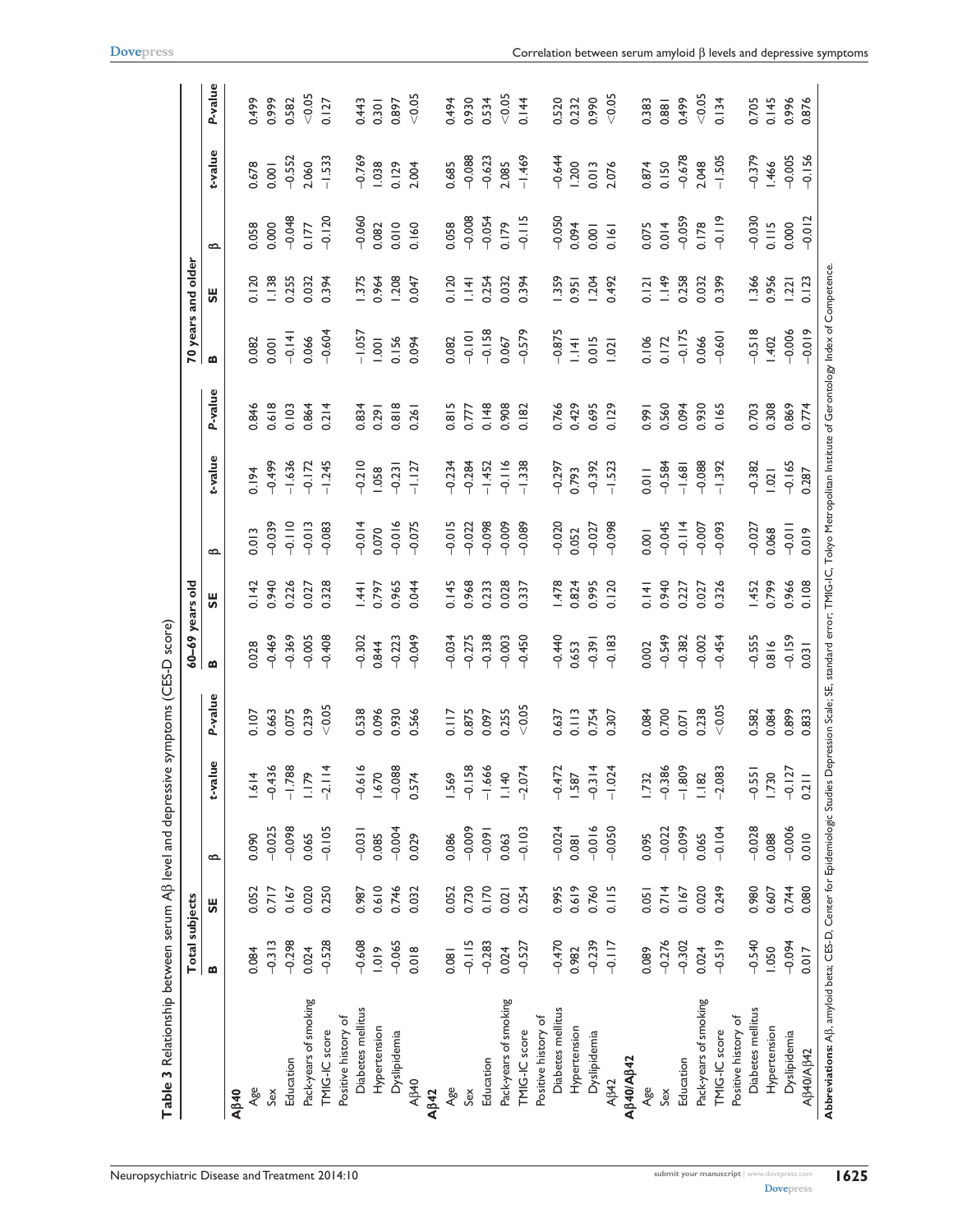and colleagues also found that low levels of Aβ40 and Aβ42 without dementia were associated with an increased risk of depressive symptoms during the follow-up period.17 Until now, studies have not fully supported the view that subclinical depressive symptoms or clinical depression represents a risk factor for developing AD through a mechanism involving an increase or decrease in Aβ in the blood. However, we cannot completely rule out the possibility of an amyloidrelated mechanism, as different disease stages of dementia occur throughout older age; therefore, the criteria used for depression (early onset vs late onset or acute vs chronic) and the apolipoprotein E4 allele could lead to changes of Aβ in the blood.

In the present study, we found that increased levels of serum Aβ40 and Aβ42 levels were associated with higher CES-D scores in the older elderly subgroup but not in the younger elderly subgroup. A previous study that stratified by age subgroup showed that serum Aβ42 levels were lower in subjects younger than 40 years old and in subjects older than 64 years old than in healthy controls, and differences in the severity of illness could have affected this difference.<sup>31</sup> The participants in the study were inpatients who were clinically diagnosed with DSM-IV (*Diagnostic and Statistical Manual of Mental Disorders*, 4th ed) major depressive disorder.

Several mechanisms may explain the positive correlation relation between serum Aβ levels and depressive symptoms. Higher serum  $\overrightarrow{AB}$  levels might develop the depositions in the neurons and in cerebral vessels which may play a role in the etiology of depression.<sup>32,33</sup> In addition,  $\mathbf{A}\boldsymbol{\beta}$  aggregations in small cerebral vessels can decrease cerebral blood flow and glucose utilization.

We found no relationship between cognitive function, as measured by the MMSE, and serum Aβ levels. However, the MMSE alone may not be sensitive to the subtle cognitive impairment that is present in depression, which may be associated with elevated serum Aβ42 levels. Furthermore, there is evidence linking executive dysfunction to structural and functional brain abnormalities, including white matter pathology, in depressed elderly subjects.34 Therefore, we cannot completely rule out the relationship between cognitive function and the level of Aβ.

The current study has several limitations. First, the cross-sectional nature of the study did not allow for causal assumptions between serum Aβ levels and depressive symptoms; future studies with longitudinal designs are needed to investigate these associations. Second, the assessment of depression was established by the CES-D rather than by a clinician-administered structured diagnostic interview. As a

**[Dovepress](www.dovepress.com)  1626**

result, we collected no information about the onset or course of the disease. Third, several potential confounding factors, such as marital status, physical illness, and characterization of apolipoprotein E4 allele, were not assessed in our study. Furthermore, Aβ and depressive symptoms may share common genetic or environmental risk factors, such as diabetes and dyslipidemia, in the causal pathway. Although multiple regression analysis was performed, this explanation still cannot be excluded. Fourth, as all of the participants were volunteers who were interested in their health, they may have been healthier than the general population. Thus, the members of the community who were not involved in this study may have presented different depressive symptoms; this selection bias must be considered in future studies of community populations.

## **Conclusion**

This study showed that serum Aβ levels were positively associated with depressive symptoms among communitydwelling elderly individuals. The present results support the possibility that  $\overrightarrow{AB}$  in the blood may be involved in the development of late-onset depression, although further studies with longitudinal observations are warranted.

# **Acknowledgments**

The authors are grateful to all volunteers who participated in this study. This study was funded by a grant from the Hirosaki Research Institute for Neuroscience. The funders had no role in the study design, data collection/analysis, decision to publish, or preparation of the manuscript.

# **Disclosure**

Norio Yasui-Furukori has received grant/research support or honoraria from and spoken for Asteras, Dainippon, Eli Lilly, GlaxoSmithKline, Janssen-Pharma, Meiji, Mochida, Merck Sharp & Dohme, Otsuka, Pfizer, Takada, and Yoshitomi. The remaining authors declare that they have no other conflicts of interest in this work.

## **References**

- 1. Van den Berg MD, Oldehinkel AJ, Bouhuys AL, Brilman EI, Beekman AT, Ormel J. Depression in later life: three etiologically different subgroups. *J Affect Disord*. 2001;65:19–26.
- 2. Byers AL, Yaffe K. Depression and risk of developing dementia. *Nat Rev Neurol*. 2011;7:323–331.
- 3. Kupfer DJ, Frank E, Phillips ML. Major depressive disorder: new clinical, neurobiological, and treatment perspectives. *Lancet*. 2012;379: 1045–1055.
- 4. Su KP. Biological mechanism of antidepressant effect of omega-3 fatty acids: how does fish oil act as a 'mind-body interface'? *Neurosignals*. 2009;17:144–152.